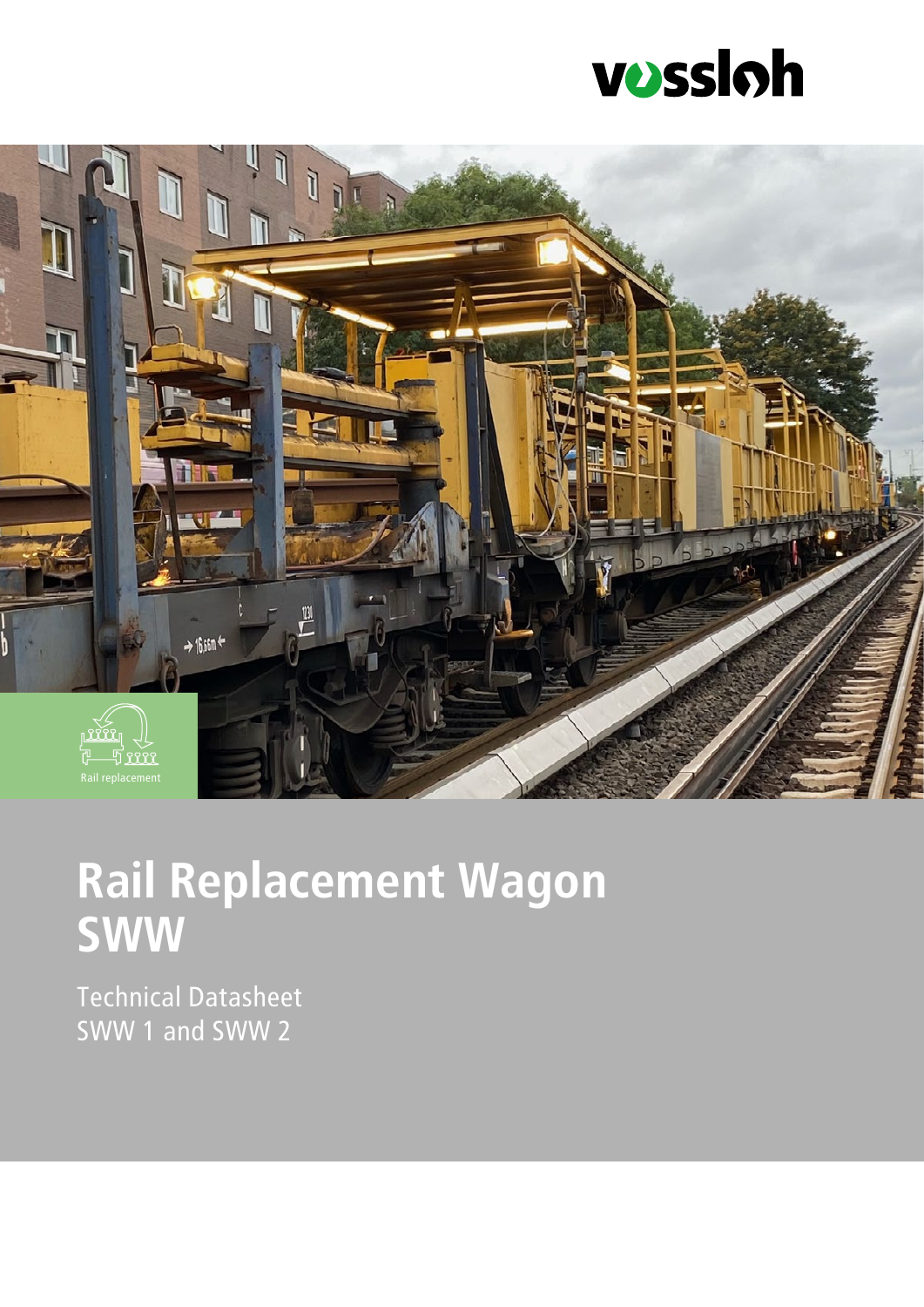

#### **SWW 1 and SWW 2 Rail Replacement Wagons: designed for assembly-line rail replacement**

The SWW 1 combined with the V  $+$  L module and the SWW 2 combined with the V  $+$  L modules and the loading and unloading wagon 3 can simultaneously unload and replace rails using an assembly line method. The new rails are delivered using the Robel or STS transport systems or public network wagons. The SWW 2 can also lay rails that are lying on the ground.



# **Benefits**

- / Can be used in combination with the loading train in an assembly line process
- / Minimal preparatory work required
- / Rails replaced in pairs or individually in a continuous process
- / Precise operation
- / SWW 2 can also be used as a stand-alone rail replacement solution



# **Applications**

- / Infrastructure with a track gauge of 1,435 mm
- / Rail 1/2 renewal measures



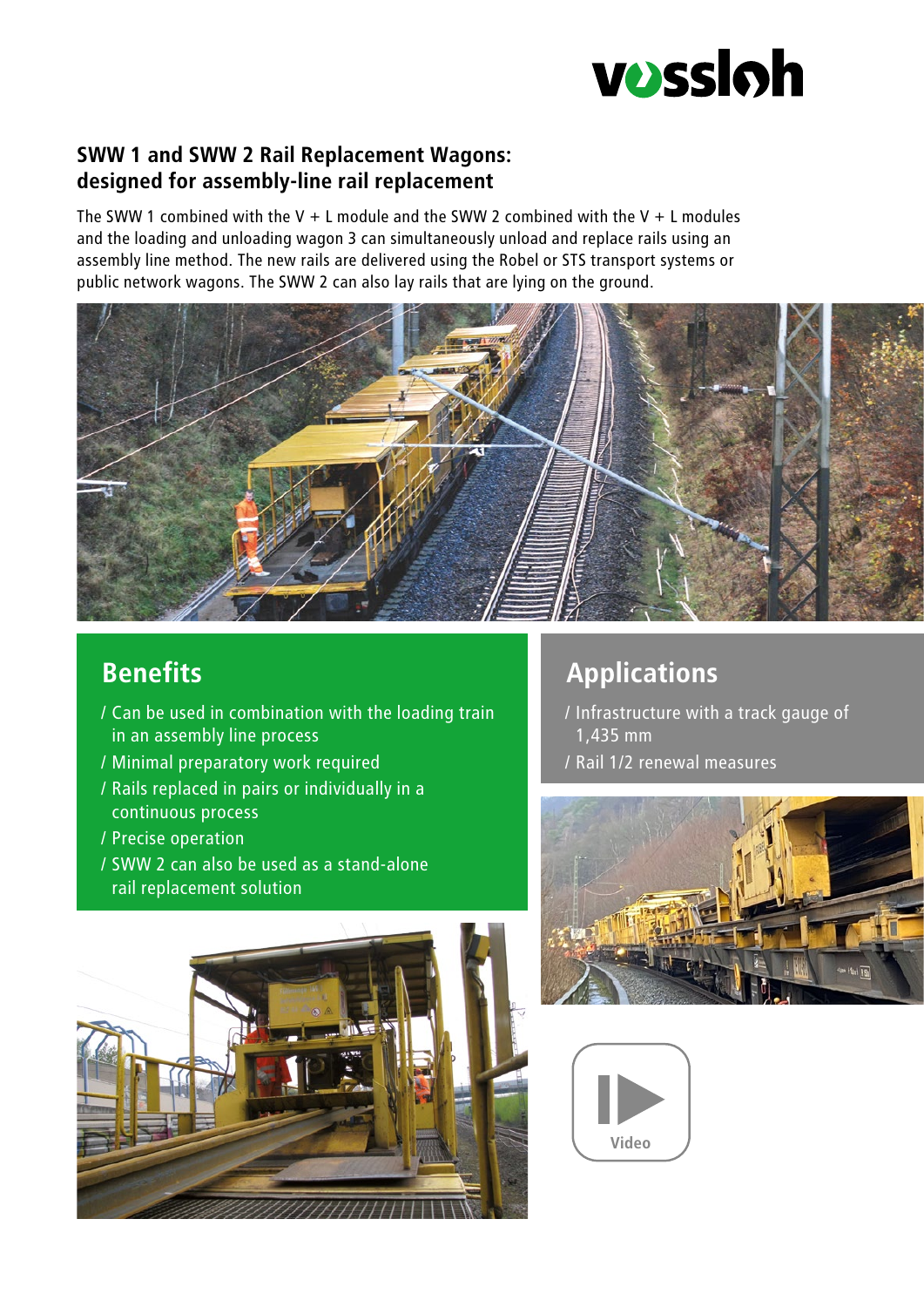

### **SWW 1 Rail Replacement Wagon Technical Data**

| Ancillary vehicle                                  | <b>SWW 1 Rail Replacement Wagon</b> |
|----------------------------------------------------|-------------------------------------|
| Track gauge                                        | 1,435 mm                            |
|                                                    |                                     |
| <b>Main dimensions</b>                             |                                     |
| Length over buffers                                | 22,240 mm                           |
| Width                                              | 2,860 mm                            |
| Number of bogies                                   | 2                                   |
| Number of wheelsets per wagon                      | 4                                   |
| Wheelbase between bogie pins                       | 16,700 mm                           |
| Distance between last wheelset and<br>front buffer | 1,770 mm                            |
| Distance between axles on bogie                    | 2,000 mm                            |
| Distance between inner wheelsets                   | 14,700 mm                           |
| Loading gauge / structure gauge                    | G2 as per EBO                       |

| <b>Speed</b>                       |                                 |
|------------------------------------|---------------------------------|
| Hauling speed as part of train set | $100$ km/h                      |
| Max. shunting speed                | construction site specification |

| Weight                   |       |
|--------------------------|-------|
| Tare weight              | 33.6t |
| Maximum weight per meter | 1.51t |
| Maximum axle load        | 20    |

#### **Brake system**

| Brake system type                | $KF-GP$                                             |
|----------------------------------|-----------------------------------------------------|
| Brake blocks                     | cast iron                                           |
| <b>Braked weight</b>             | F: 26/P: 26                                         |
| Braking power percentage         | inside train set on completion<br>of brake bulletin |
| Transport setting (F/P)          | yes                                                 |
| Handbrake / parking brake fitted | no                                                  |

#### **On-track operability**

| Shunting maneuvers not permitted                                       | Hump-shunting, loose<br>shunting and transport by ferry<br>not permitted |
|------------------------------------------------------------------------|--------------------------------------------------------------------------|
| Sequencing restrictions                                                | none                                                                     |
| Smallest traversable curve radius<br>(transport mode / operating mode) | 130 m (transport)<br>350 m (operating)                                   |
| Max. uphill and downhill gradients                                     | max. 25 ‰                                                                |
| Max. superelevation<br>(transport / operating)                         | 180 mm (operating)                                                       |
| Transport possible inside train set                                    | ves                                                                      |
| Max. trailing load                                                     | no restrictions                                                          |

| <b>Weather constraints</b>                                       |                                                                                                                                                                                          |
|------------------------------------------------------------------|------------------------------------------------------------------------------------------------------------------------------------------------------------------------------------------|
| Ambient temperature<br>(operating mode)                          | between -20° and 40° C,<br>observe safety provisions                                                                                                                                     |
| <b>Power supply</b>                                              |                                                                                                                                                                                          |
| Central power supply                                             | diesel generator, 20 kW gene-<br>rator for on-board train power,<br>hydraulics and on-board lighting                                                                                     |
| <b>Equipment (basic equipment for each machine and features)</b> |                                                                                                                                                                                          |
| Number of wagons                                                 | 1                                                                                                                                                                                        |
| Rail types replaced                                              | UIC 60, S49, S54, R65                                                                                                                                                                    |
| Performance data                                                 | 2.5 pairs per hour                                                                                                                                                                       |
| Personnel / machine operators /<br>crew (number & qualification) | 6 machinists                                                                                                                                                                             |
| Technical drawing of machines                                    | see TI Wagon Catalogue                                                                                                                                                                   |
| Wagon equipment                                                  | Note: direction-specific<br>vehicle functionality;<br>In combination with $V + L$ , the<br>SWW 1 enables simultaneous<br>unloading and rail replacement<br>in an assembly-line procedure |
| Safety and communication<br>equipment                            | communication via<br>walkie-talkies                                                                                                                                                      |
| Running gear and suspension                                      | Niesky DG BA 962,<br>wheel profile A                                                                                                                                                     |
| Approvals for transport /<br>operation on tracks                 | DB Netz NGT 35 Bln, Prorail, HSL<br>DB Netz NGT 35 Bln<br><b>BZA as ancillary vehicle</b>                                                                                                |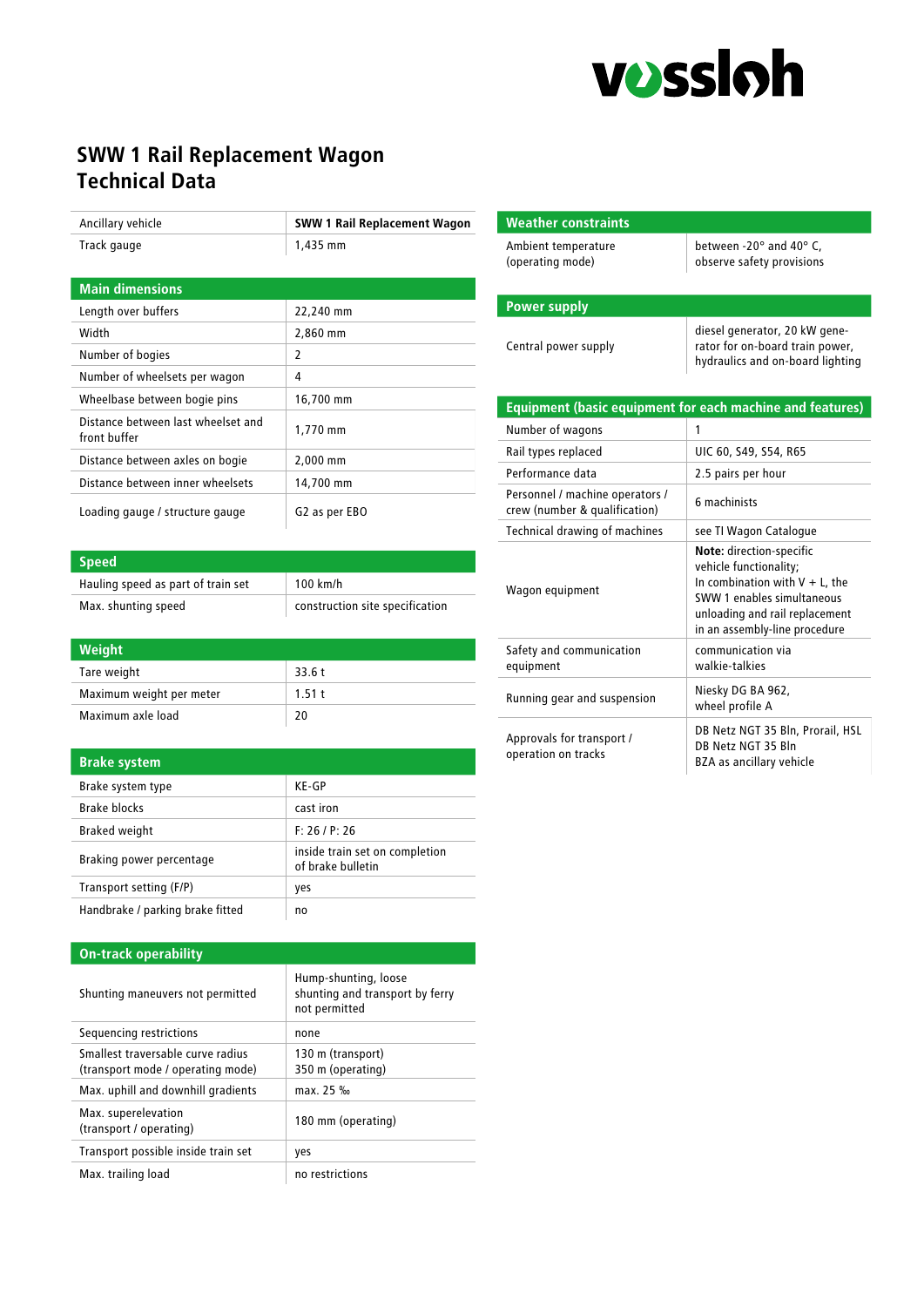

## **SWW 2 Rail Replacement Wagon Technical Data**

| Ancillary vehicle                                  | <b>SWW 2 Rail Replacement Wagon</b> |
|----------------------------------------------------|-------------------------------------|
| Track gauge                                        | 1,435 mm                            |
|                                                    |                                     |
| <b>Main dimensions</b>                             |                                     |
| Length over buffers                                | 24,700 mm                           |
| Width                                              | 2,860 mm                            |
| Number of bogies                                   | 2                                   |
| Number of wheelsets per wagon                      | 4                                   |
| Wheelbase between bogie pins                       | 19,400 mm                           |
| Distance between last wheelset and<br>front buffer | 1,650 mm                            |
| Distance between axles on bogie                    | 2,000 mm                            |
| Distance between inner wheelsets                   | 17,400 mm                           |
| Loading gauge / structure gauge                    | G2 as per EBO                       |

| <b>Speed</b>                       |                                 |
|------------------------------------|---------------------------------|
| Hauling speed as part of train set | $100$ km/h                      |
| Max. shunting speed                | construction site specification |

|--|

| Tare weight              | 48.5t |
|--------------------------|-------|
| Maximum weight per meter | 1.96t |
| Maximum axle load        | 20    |

#### **Brake system**

| Brake system type                | KE-GP                                               |
|----------------------------------|-----------------------------------------------------|
| Brake blocks                     | cast iron                                           |
| <b>Braked weight</b>             | F: 40 / P: 40                                       |
| Braking power percentage         | inside train set on completion<br>of brake bulletin |
| Transport setting (F/P)          | yes                                                 |
| Handbrake / parking brake fitted | yes                                                 |

#### **On-track operability**

| Shunting maneuvers not permitted                                       | Hump-shunting, loose<br>shunting and transport by ferry<br>not permitted |
|------------------------------------------------------------------------|--------------------------------------------------------------------------|
| Sequencing restrictions                                                | none                                                                     |
| Smallest traversable curve radius<br>(transport mode / operating mode) | 130 m (transport)<br>450 m (operating)                                   |
| Max. uphill and downhill gradients                                     | max. 25 ‰                                                                |
| Max. superelevation<br>(transport / operating)                         | 180 mm (operating)                                                       |
| Transport possible inside train set                                    | yes                                                                      |
| Max. trailing load                                                     | no restrictions                                                          |

| <b>Weather constraints</b>                                       |                                                                                                                                                                                                      |
|------------------------------------------------------------------|------------------------------------------------------------------------------------------------------------------------------------------------------------------------------------------------------|
| Ambient temperature<br>(operating mode)                          | between -20° and 40° C.<br>observe safety provisions                                                                                                                                                 |
|                                                                  |                                                                                                                                                                                                      |
| <b>Power supply</b>                                              |                                                                                                                                                                                                      |
| Central power supply                                             | diesel generator, 20 kW gene-<br>rator for on-board train power,<br>hydraulics and on-board lighting                                                                                                 |
| <b>Equipment (basic equipment for each machine and features)</b> |                                                                                                                                                                                                      |
| Number of wagons                                                 | 1                                                                                                                                                                                                    |
| Rail types replaced                                              | UIC 60, S49, S54, R65                                                                                                                                                                                |
| Performance data                                                 | 2.5 pairs per hour                                                                                                                                                                                   |
| Personnel / machine operators /<br>crew (number & qualification) | 6 machinists                                                                                                                                                                                         |
| Technical drawing of machines                                    | see TI Wagon Catalogue                                                                                                                                                                               |
| Wagon equipment                                                  | Note: direction-specific<br>vehicle functionality;<br>In combination with AAW 3<br>or $V + L$ , the SWW 2 enables<br>simultaneous unloading<br>and rail replacement in an<br>assembly-line procedure |
| Safety and communication<br>equipment                            | electric horns for acoustic<br>signals, communication via<br>walkie-talkies                                                                                                                          |
| Running gear and suspension                                      | Niesky DG BA 962,<br>wheel profile A                                                                                                                                                                 |
| Approvals for transport /<br>operation on tracks                 | DB Netz NGT 35 Bln, Prorail, HSL<br>DB Netz NGT 35 Bln<br><b>BZA as ancillary vehicle</b>                                                                                                            |